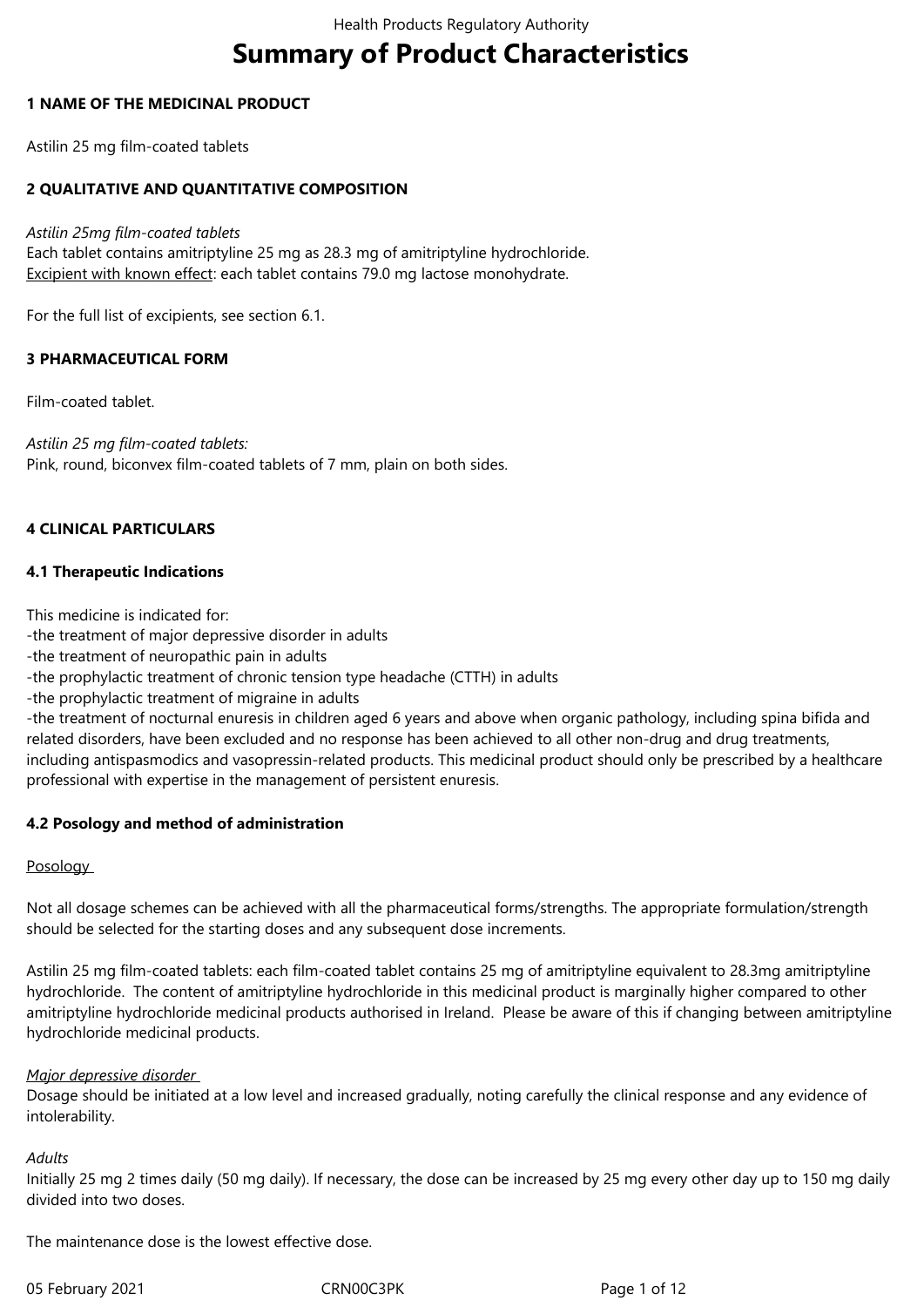*Elderly patients over 65 years of age and patients with cardiovascular disease*  Initially 10 mg – 25 mg daily.

The daily dose may be increased up to 100 mg – 150 mg divided into two doses, depending on individual patient response and tolerability.

Doses above 100 mg should be used with caution.

The maintenance dose is the lowest effective dose.

## *Paediatric population*

Astilin should not be used in children and adolescents aged less than 18 years, as safety and efficacy have not been established (see section 4.4).

## *Duration of treatment*

The antidepressant effect usually sets in after 2 - 4 weeks. Treatment with antidepressants is symptomatic and must therefore be continued for an appropriate length of time usually up to 6 months after recovery in order to prevent relapse.

# *Neuropathic pain, prophylactic treatment of chronic tension type headache and prophylactic treatment of migraine prophylaxis*

Patients should be individually titrated to the dose that provides adequate analgesia with tolerable adverse drug reactions. Generally, the lowest effective dose should be used for the shortest duration required to treat the symptoms.

## *Adults*

Recommended doses are 25 mg - 75 mg daily in the evening. Doses above 100 mg should be used with caution.

The initial dose should be 10 mg - 25 mg in the evening. Doses can be increased with 10 mg - 25 mg every  $3 - 7$  days as tolerated.

The dose can be taken once daily, or be divided into two doses. A single dose above 75 mg is not recommended.

The analgesic effect is normally seen after 2 - 4 weeks of dosing.

*Elderly patients over 65 years of age and patients with cardiovascular disease* 

A starting dose of 10 mg - 25 mg in the evening is recommended. Doses above 75 mg should be used with caution.

It is generally recommended to initiate treatment in the lower dose range as recommended for adult. The dose may be increased depending on individual patient response and tolerability.

#### *Paediatric population*

Astilin should not be used in children and adolescents aged less than 18 years, as safety and efficacy have not been established (see section 4.4).

#### *Duration of treatment*

#### *Neuropathic pain*

Treatment is symptomatic and should therefore be continued for an appropriate length of time. In many patients, therapy may be needed for several years. Regular reassessment is recommended to confirm that continuation of the treatment remains appropriate for the patient.

*Prophylactic treatment of chronic tension type headache and prophylactic treatment of migraine in adults*  Treatment must be continued for an appropriate length of time. Regular reassessment is recommended to confirm that continuation of the treatment remains appropriate for the patient.

#### *Nocturnal enuresis*

*Paediatric population*  The recommended doses for: -children aged 6 to 10 years: 10 mg – 20 mg. A suitable dosage form should be used for this age group.

05 February 2021 **CRN00C3PK** CRNOOC3PK Page 2 of 12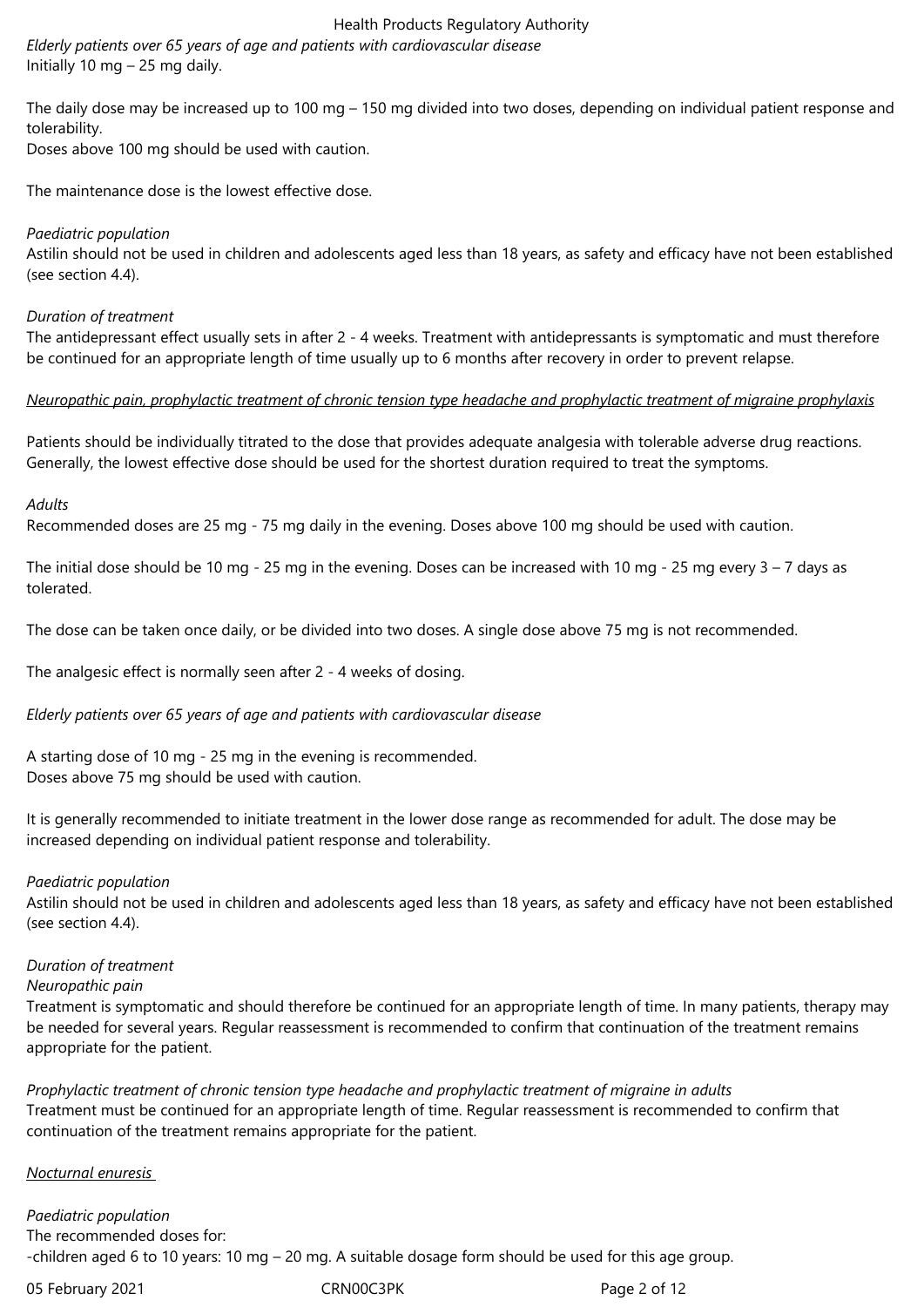-children aged 11 years and above: 25 mg – 50 mg daily

The dose should be increased gradually.

Dose to be administered 1-1½ hours before bedtime.

An ECG should be performed prior to initiating therapy with Astilin to exclude long QT syndrome.

# *Duration of treatment*

The maximum period of treatment course should not exceed 3 months.

If repeated courses of Astilin are needed, a medical review should be conducted every 3 months.

When stopping treatment, Astilin should be withdrawn gradually.

# *Special populations*

*Reduced renal function* 

This medicinal product can be given in usual doses to patients with renal failure.

*Reduced liver function* 

Careful dosing and, if possible, a serum level determination is advisable.

# *Cytochrome P450 inhibitors of CYP2D6*

Depending on individual patient response, a lower dose of Astilin should be considered if a strong CYP2D6 inhibitor (e.g. bupropion, quinidine, fluoxetine, paroxetine) is added to amitriptyline treatment (see section 4.5).

# *Known poor metabolisers of CYP2D6 or CYP2C19*

These patients may have higher plasma concentrations of amitriptyline and its active metabolite nortriptyline. Consider a 50% reduction of the recommended starting dose.

Method of administration Astilin is for oral use.

The tablets should be swallowed with water.

# Discontinuation of treatment

When stopping therapy the drug should be gradually withdrawn during several weeks.

# **4.3 Contraindications**

Hypersensitivity to the active substance or to any of the excipients listed in section 6.1.

Recent myocardial infarction. Any degree of heart block or disorders of cardiac rhythm and coronary artery insufficiency.

Concomitant treatment with MAOIs (monoamine oxidase inhibitors) is contra-indicated (see section 4.5). Simultaneous administration of Astilin and MAOIs may cause serotonin syndrome (a combination of symptoms, possibly including agitation, confusion, tremor, myoclonus and hyperthermia).

Treatment with Astilin may be instituted 14 days after discontinuation of irreversible non-selective MAOIs and minimum one day after discontinuation of the reversible moclobemide. Treatment with MAOIs may be introduced 14 days after discontinuation of Astilin.

Severe liver disease.

In children under 6 years of age.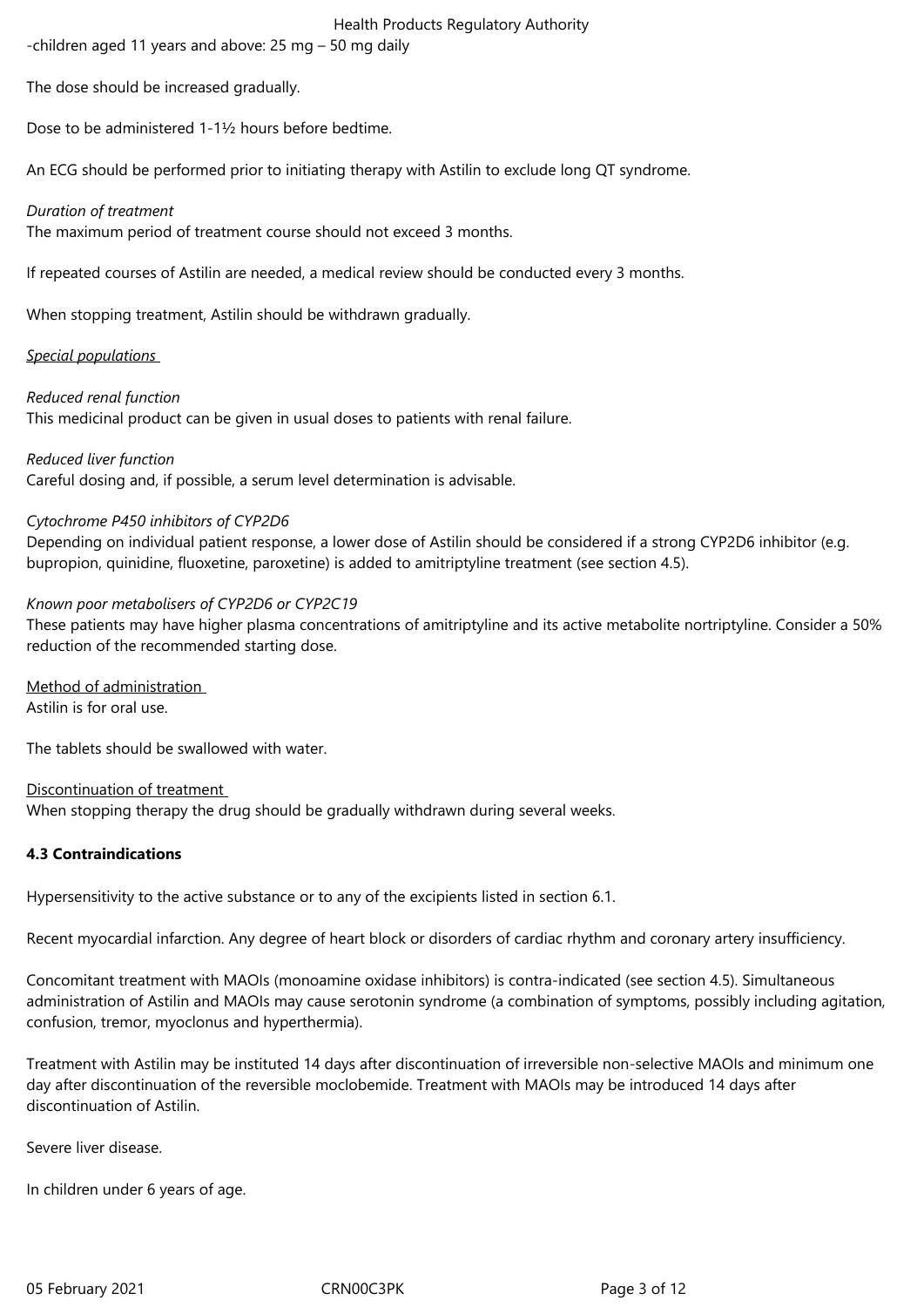## **4.4 Special warnings and precautions for use**

Cardiac arrhythmias and severe hypotension are likely to occur with high dosage. They may also occur in patients with pre-existing heart disease taking normal dosage.

#### QT interval prolongation

Cases of QT interval prolongation and arrhythmia have been reported during the post-marketing period. Caution is advised in patients with significant bradycardia, in patients with uncompensated heart failure, or in patients concurrently taking QT-prolonging drugs. Electrolyte disturbances (hypokalaemia, hyperkalaemia, hypomagnesaemia) are known to be conditions increasing the proarrythmic risk.

Anaesthetics given during tri/tetracyclic antidepressant therapy may increase the risk of arrhythmias and hypotension. If possible, discontinue this medicinal product several days before surgery; if emergency surgery is unavoidable, the anaesthetist should be informed that the patient is being so treated.

Great care is necessary if Astilin is administered to hyperthyroid patients or to those receiving thyroid medication, since cardiac arrhythmias may develop.

Elderly patients are particularly susceptible to orthostatic hypotension.

This medical product should be used with caution in patients with convulsive disorders, urinary retention, prostatic hypertrophy, hyperthyroidism, paranoid symptomatology and advanced hepatic or cardiovascular disease, pylorus stenosis and paralytic ileus.

In patients with the rare condition of shallow anterior chamber and narrow chamber angle, attacks of acute glaucoma due to dilation of the pupil may be provoked.

#### Suicide/suicidal thoughts

Depression is associated with an increased risk of suicidal thoughts, self-harm and suicide (suicide-related events). This risk persists until significant remission occurs. As improvement may not occur during the first few weeks or more of treatment, patients should be closely monitored until such improvement occurs. It is general clinical experience that the risk of suicide may increase in the early stages of recovery.

Patients with a history of suicide-related events, or those exhibiting a significant degree of suicidal ideation prior to commencement of treatment, are known to be at greater risk of suicidal thoughts or suicide attempts, and should receive careful monitoring during treatment. A meta-analysis of placebo-controlled clinical trials of antidepressant drugs in adult patients with psychiatric disorders showed an increased risk of suicidal behaviour with antidepressants compared to placebo in patients less than 25 years old.

Close supervision of patients and in particular those at high risk should accompany drug therapy especially in early treatment and following dose changes. Patients (and caregivers of patients) should be alerted about the need to monitor for any clinical worsening, suicidal behaviour or thoughts and unusual changes in behaviour and to seek medical advice immediately if these symptoms present.

In manic-depressives, a shift towards the manic phase may occur; should the patient enter a manic phase Astilin should be discontinued.

As described for other psychotropics, Astilin may modify insulin and glucose responses calling for adjustment of the antidiabetic therapy in diabetic patients; in addition the depressive illness itself may affect patients' glucose balance.

Hyperpyrexia has been reported with tricyclic antidepressants when administered with anticholinergic or with neuroleptic medications, especially in hot weather.

After prolonged administration, abrupt cessation of therapy may produce withdrawal symptoms such as headache, malaise, insomnia and irritability.

Astilin should be used with caution in patients receiving SSRIs (see sections 4.2 and 4.5).

#### *Nocturnal enuresis*

An ECG should be performed prior to initiating therapy with Astilin to exclude long QT syndrome. Astilin for enuresis should not be combined with an anticholinergic drug.

05 February 2021 **CRN00C3PK** CRNOOC3PK Page 4 of 12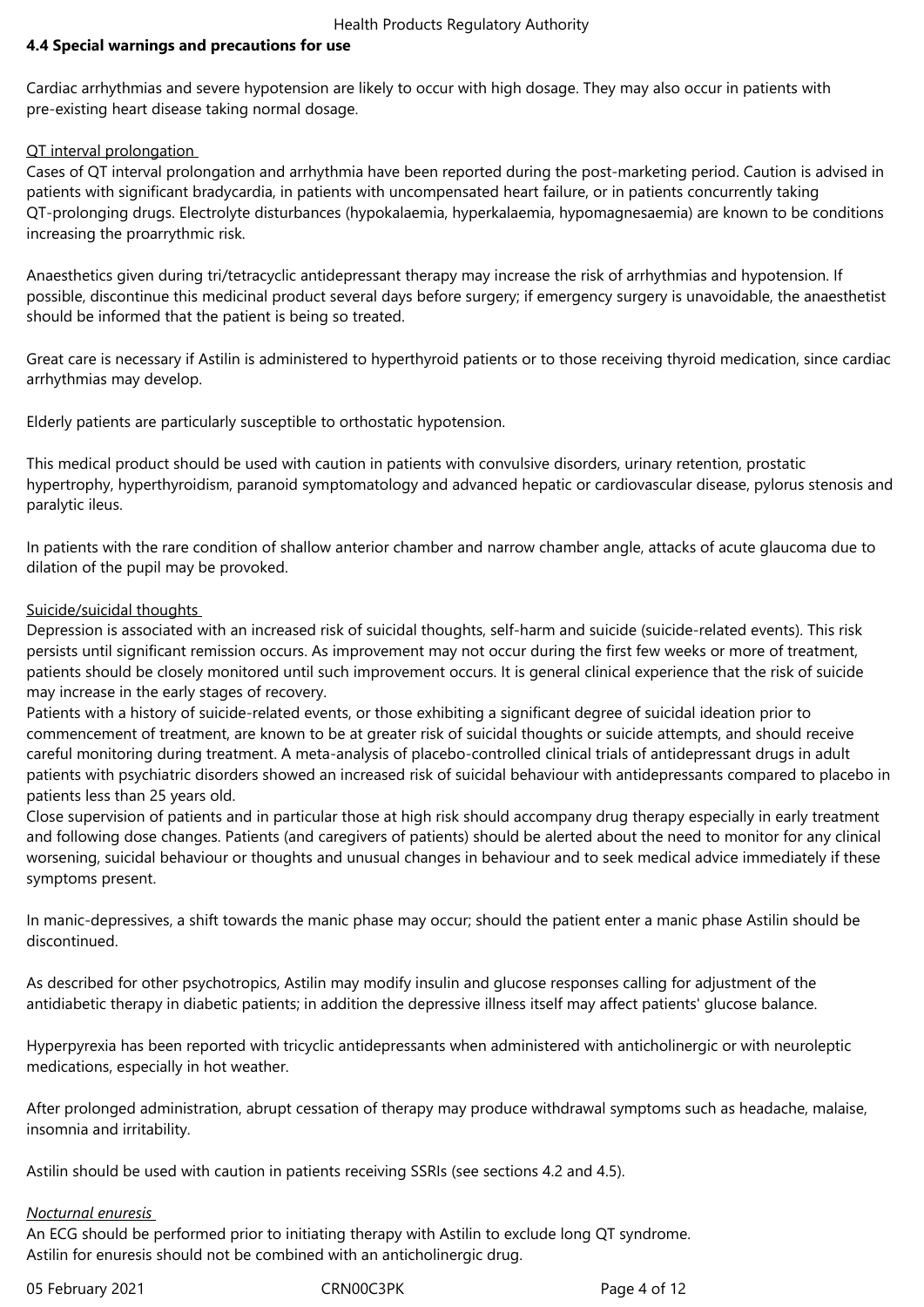Suicidal thoughts and behaviours may also develop during early treatment with antidepressants for disorders other than depression; the same precautions observed when treating patients with depression should therefore be followed when treating patients with enuresis.

## Paediatric population

Long-term safety data in children and adolescents concerning growth, maturation and cognitive and behavioural development are not available (see section 4.2).

## **Excipients**

The tablets contain lactose.

Patients with rare hereditary problems of galactose intolerance, the Lapp lactase deficiency or glucose-galactose malabsorption should not receive this medicine.

## **4.5 Interaction with other medicinal products and other forms of interactions**

## **Potential for Astilin to affect other medicinal products**

## **Contraindicated combinations**

*MAOIs (non-selective as well as selective A (moclobemide) and B (selegiline))* - risk of serotonin syndrome (see section 4.3).

## Combinations that are not recommended

*Sympathomimetic agents*: Astilin may potentiate the cardiovascular effects of adrenaline, ephedrine, isoprenaline, noradrenaline, phenylephrine, and phenylpropanolamine (e.g. as contained in local and general anaesthetics and nasal decongestants).

*Adrenergic neurone blockers*: Tricyclic antidepressants may counteract the antihypertensive effects of centrally acting antihypertensives such as guanethidine, betanidine, reserpine, clonidine and methyldopa. It is advisable to review all antihypertensive therapy during treatment with tricyclic antidepressants.

*Anticholinergic agents:* Tricyclic antidepressants may potentiate the effects of these drugs on the eye, central nervous system, bowel and bladder; concomitant use of these should be avoided due to an increased risk of paralytic ileus, hyperpyrexia, etc.

*Drugs which prolong the QT-interval* including antiarrhythmics such as quinidine, the antihistamines astemizole and terfenadine, some antipsychotics (notably pimozide and sertindole), cisapride, halofantrine, and sotalol, may increase the likelihood of ventricular arrhythmias when taken with tricyclic antidepressants.

Use caution when using Astilin and methadone concomitantly due to a potential for additive effects on the QT interval and increased risk of serious cardiovascular effects.

Caution is also advised for co-administration of Astilin and diuretics inducing hypokalaemia (e.g. furosemide)

*Thioridazine*: Co-administration of Astilin and thioridazine (CYP2D6 substrate) should be avoided due to inhibition of thioridazine metabolism and consequently increased risk of cardiac side effects

*Tramadol*: Concomitant use of tramadol (a CYP2D6 substrate) and tricyclic antidepressants (TCAs), such as Astilin increases the risk for seizures and serotonin syndrome. Additionally, this combination can inhibit the metabolism of tramadol to the active metabolite and thereby increasing tramadol concentrations potentially causing opioid toxicity.

*Antifungals* such as fluconazole and terbinafine increase serum concentrations of tricyclics and accompanying toxicity. Syncope and torsade de pointes have occurred.

#### Combinations requiring precautions for use

*CNS depressants*: Amitriptyline may enhance the sedative effects of alcohol, barbiturates and other CNS depressants.

# **Potential of other medicinal products to affect Astilin**

Tricyclic antidepressants (TCA) including amitriptyline are primarily metabolised by the hepatic cytochrome P450 isozymes CYP2D6 and CYP2C19, which are polymorphic in the population. Other isozymes involved in the metabolism of amitriptyline are CYP3A4, CYP1A2 and CYP2C9.

*CYP2D6 inhibitors*: The CYP2D6 isozyme can be inhibited by a variety of drugs, e.g. neuroleptics, serotonin reuptake inhibitors, beta blockers, and antiarrhythmics. Examples of strong CYP2D6 inhibitors include bupropion, fluoxetine, paroxetine and quinidine. These drugs may produce substantial decreases in TCA metabolism and marked increases in plasma concentrations.

05 February 2021 **CRN00C3PK** CRN00C3PK Page 5 of 12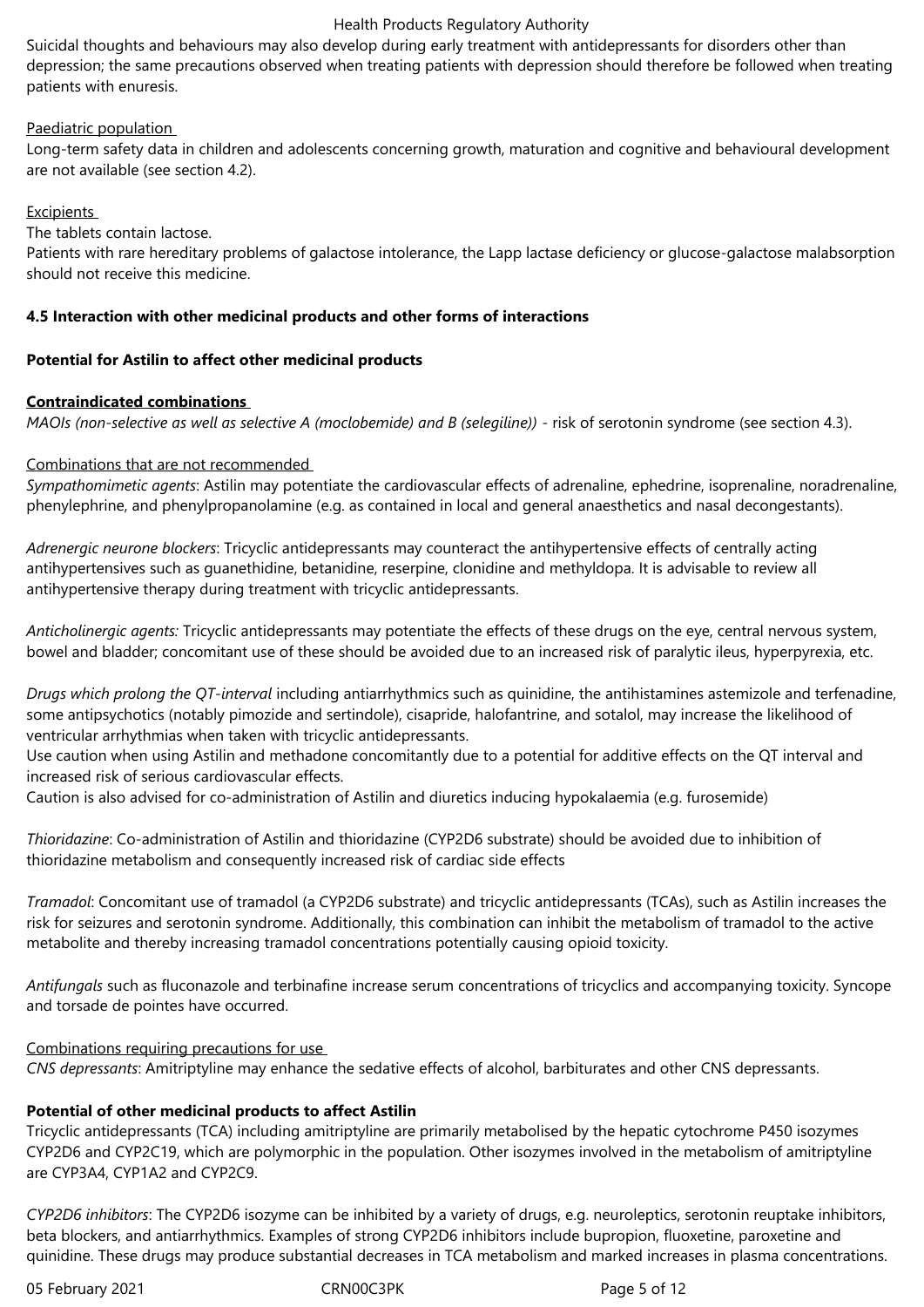Consider to monitor TCA plasma levels, whenever a TCA is to be co-administered with another drug known to be an inhibitor of CYP2D6. Dose adjustment of Astilin may be necessary (see section 4.2).

*Other Cytochrome P450 inhibitors*: Cimetidine, methylphenidate and calcium-channel blockers (e.g. diltiazem and verapamil) may increase plasma levels of tricyclic antidepressants and accompanying toxicity. Antifungals such as fluconazole (CYP2C9 inhibitor) and terbinafine (CYP2D6 inhibitor) have been observed to increase serum levels of amitriptyline and nortriptyline.

*The CYP3A4 and CYP1A2 isozymes* metabolise amitriptyline to a lesser extent. However, fluvoxamine (strong CYP1A2 inhibitor) was shown to increase amitriptyline plasma concentrations and this combination should be avoided. Clinically relevant interactions may be expected with concomitant use of amitriptyline and strong CYP3A4 inhibitors such as ketoconazole, itraconazole and ritonavir.

*Tricyclic antidepressants and neuroleptics* mutually inhibit the metabolism of each other; this may lead to a lowered convulsion threshold, and seizures. It may be necessary to adjust the dosage of these drugs.

*Cytochrome P450 inducers*: Oral contraceptives, rifampicin, phenytoin, barbiturates, carbamazepine and St. John's Wort (Hypericum perforatum) may increase the metabolism of tricyclic antidepressants and result in lowered plasma levels of tricyclic antidepressants and reduced antidepressant response.

*In the presence of ethanol* amitriptyline free plasma concentrations and nortriptyline concentrations were increased.

## **4.6 Fertility, pregnancy and lactation**

#### **Pregnancy**

For amitriptyline only limited clinical data are available regarding exposed pregnancies.

Animal studies have shown reproductive toxicity (see section 5.3). Astilin is not recommended during pregnancy unless clearly necessary and only after careful consideration of the risk/benefit.

During chronic use and after administration in the final weeks of pregnancy, neonatal withdrawal symptoms can occur. This may include irritability, hypertonia , tremor, irregular breathing, poor drinking and loud crying and possibly anticholinergic symptoms (urinary retention, constipation).

#### Breast-feeding

Amitriptyline and its metabolites are excreted into breast milk (corresponding to 0.6 % - 1 % of the maternal dose). A risk to the suckling child cannot be excluded. A decision must be made whether to discontinue breast-feeding or to discontinue/abstain from the therapy of this medicinal product taking into account the benefit of breast feeding for the child and the benefit of therapy for the woman.

#### Fertility

Amitriptyline reduced the pregnancy rate in rats (see section 5.3). No data on the effects of amitriptyline on human fertility are available.

# **4.7 Effects on ability to drive and use machines**

Amitriptyline is a sedative drug.

Patients who are prescribed psychotropic medication may be expected to have some impairment in general attention and concentration and should be cautioned about their ability to drive or operate machinery. These adverse effects can be potentiated by the concomitant intake of alcohol.

# **4.8 Undesirable effects**

Astilin may induce side effects similar to other tricyclic antidepressants. Some of the below mentioned side effects e.g. headache, tremor, disturbance in attention, constipation and decreased libido may also be symptoms of depression and usually attenuate when the depressive state improves.

In the listing below the following convention is used: MedDRA system organ class / preferred term; Very common  $($  >  $1/10$ );

Common (> 1/100, < 1/10);

05 February 2021 **CRN00C3PK** CRNOOC3PK Page 6 of 12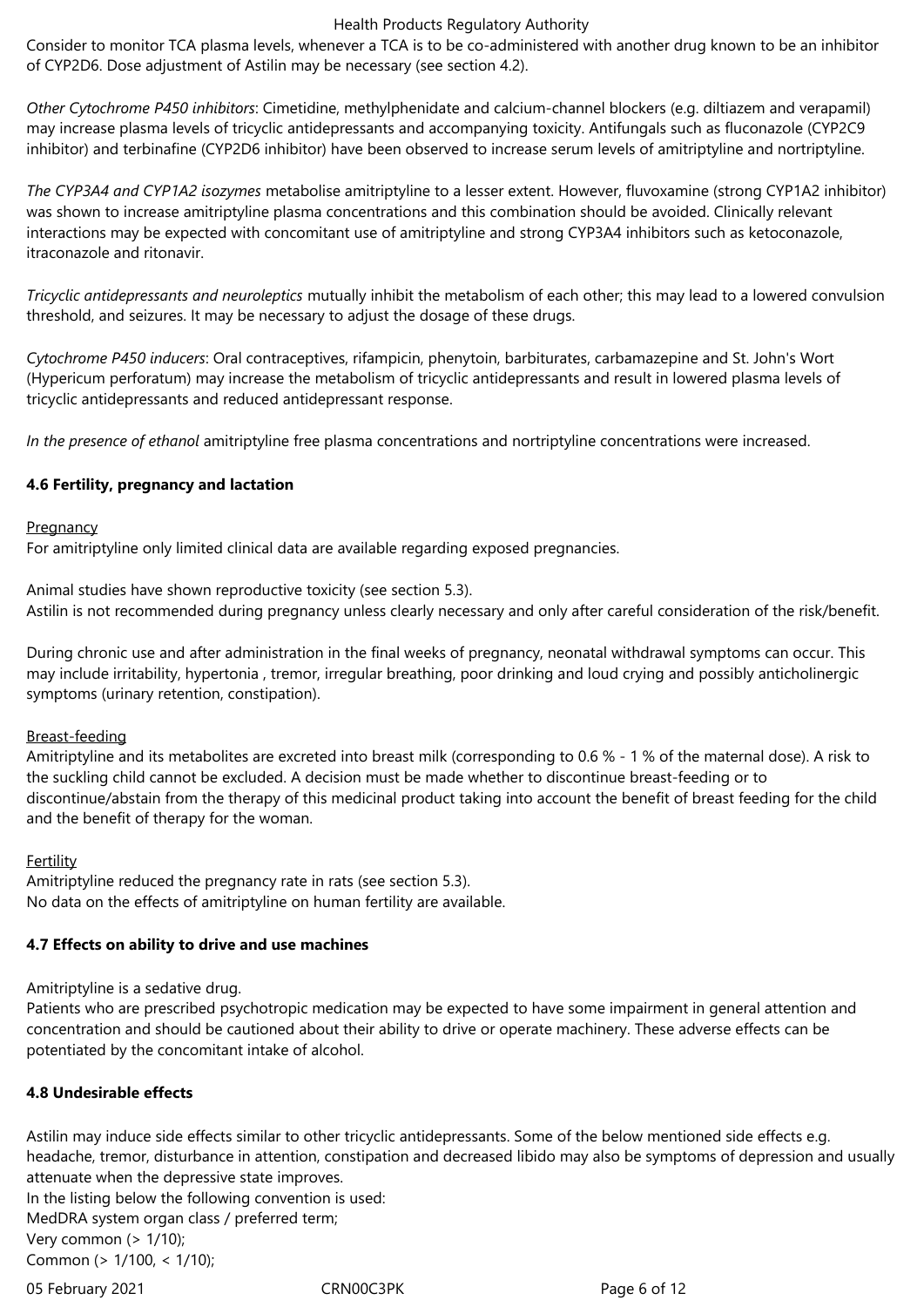Uncommon (> 1/1,000, < 1/100); Rare (> 1/10,000, < 1/1,000); Very rare (<1/10,000); Not known (cannot be estimated from the available data).

| MedDRA SOC                                       | Frequency   | Preferred Term                                                                          |
|--------------------------------------------------|-------------|-----------------------------------------------------------------------------------------|
| Blood and lymphatic system disorders             | Rare        | Bone marrow depression, agranulocytosis, leucopenia,<br>eosinophilia, thrombocytopenia. |
| Metabolism and nutrition disorders               | Rare        | Decreased appetite.                                                                     |
| Metabolism and nutrition disorders               | Not known   | Anorexia, elevation or lowering of blood sugar levels.                                  |
| Psychiatric disorders                            | Very common | Aggression.                                                                             |
|                                                  | Common      | Confusional state, libido decreased, agitation.                                         |
|                                                  | Uncommon    | Hypomania, mania, anxiety, insomnia, nightmare.                                         |
|                                                  |             | Delirium (in elderly patients),                                                         |
|                                                  | Rare        | hallucination (in schizophrenic patients), suicidal                                     |
|                                                  |             | thoughts or behaviour*.                                                                 |
|                                                  | Not Known   | Paranoia.                                                                               |
| Nervous system disorders                         | Very common | Somnolence, tremor, dizziness, headache, drowsiness,<br>speech disorder (dysarthria).   |
|                                                  | Common      | Disturbance in attention, dysgeusia.<br>paresthesia, ataxia.                            |
|                                                  | Uncommon    | Convulsion.                                                                             |
|                                                  | Very rare   | Akathisia, polyneuropathy.                                                              |
|                                                  | Not known   | Extrapyramidal disorder.                                                                |
| Eye disorders                                    | Very common | Accommodation disorder.                                                                 |
|                                                  | Common      | Mydriasis.                                                                              |
|                                                  | Very rare   | Acute glaucoma.                                                                         |
| Ear and labyrinth disorders                      | Uncommon    | Tinnitus.                                                                               |
| Cardiac disorders                                | Very common | Palpitations, tachycardia.                                                              |
|                                                  | Common      | Atrioventricular block, bundle branch block.                                            |
|                                                  | Uncommon    | Collapse conditions, worsening of cardiac failure.                                      |
|                                                  | Rare        | Arrhythmia.                                                                             |
|                                                  | Very rare   | Cardiomyopathies, torsades de pointes.                                                  |
|                                                  | Not known   | Hypersensitivity myocarditis.                                                           |
| Vascular disorders                               | Very common | Orthostatic hypotension.                                                                |
|                                                  | Uncommon    | Hypertension.                                                                           |
|                                                  | Not known   | Hyperthermia.                                                                           |
| Respiratory, thoracic, and mediastinal disorders | Very common | Congested nose.                                                                         |
|                                                  |             | Allergic inflammation of the pulmonary                                                  |
|                                                  | Very rare   | alveoli and of the lung tissue, respectively (alveolitis,                               |
|                                                  |             | Löffler's syndrome).                                                                    |
| Gastrointestinal disorders                       | Very common | Dry mouth, constipation, nausea.                                                        |
|                                                  | Uncommon    | Diarrhoea, vomiting, tongue oedema.                                                     |
|                                                  | Rare        | Salivary gland enlargement, ileus paralytic.                                            |
| Hepatobiliary disorders                          | Rare        | Jaundice.                                                                               |
|                                                  | Uncommon    | Hepatic impairment (e.g. cholestatic liver disease).                                    |
|                                                  | Not known   | Hepatitis.                                                                              |
| Skin and subcutaneous                            |             |                                                                                         |
| tissue disorders                                 | Very common | Hyperhidrosis.                                                                          |
|                                                  | Uncommon    | Rash, urticaria, face oedema.                                                           |
|                                                  | Rare        | Alopecia, photosensitivity reaction.                                                    |
| Renal and urinary disorders                      | Common      | Micturition disorders.                                                                  |
|                                                  | Uncommon    | Urinary retention.                                                                      |
| Reproductive system and breast disorders         | Common      | Erectile dysfunction.                                                                   |
|                                                  | Uncommon    | Galactorrhoea.                                                                          |
|                                                  | Rare        | Gynaecomastia.                                                                          |
|                                                  |             |                                                                                         |

05 February 2021 **CRN00C3PK** CRN00C3PK Page 7 of 12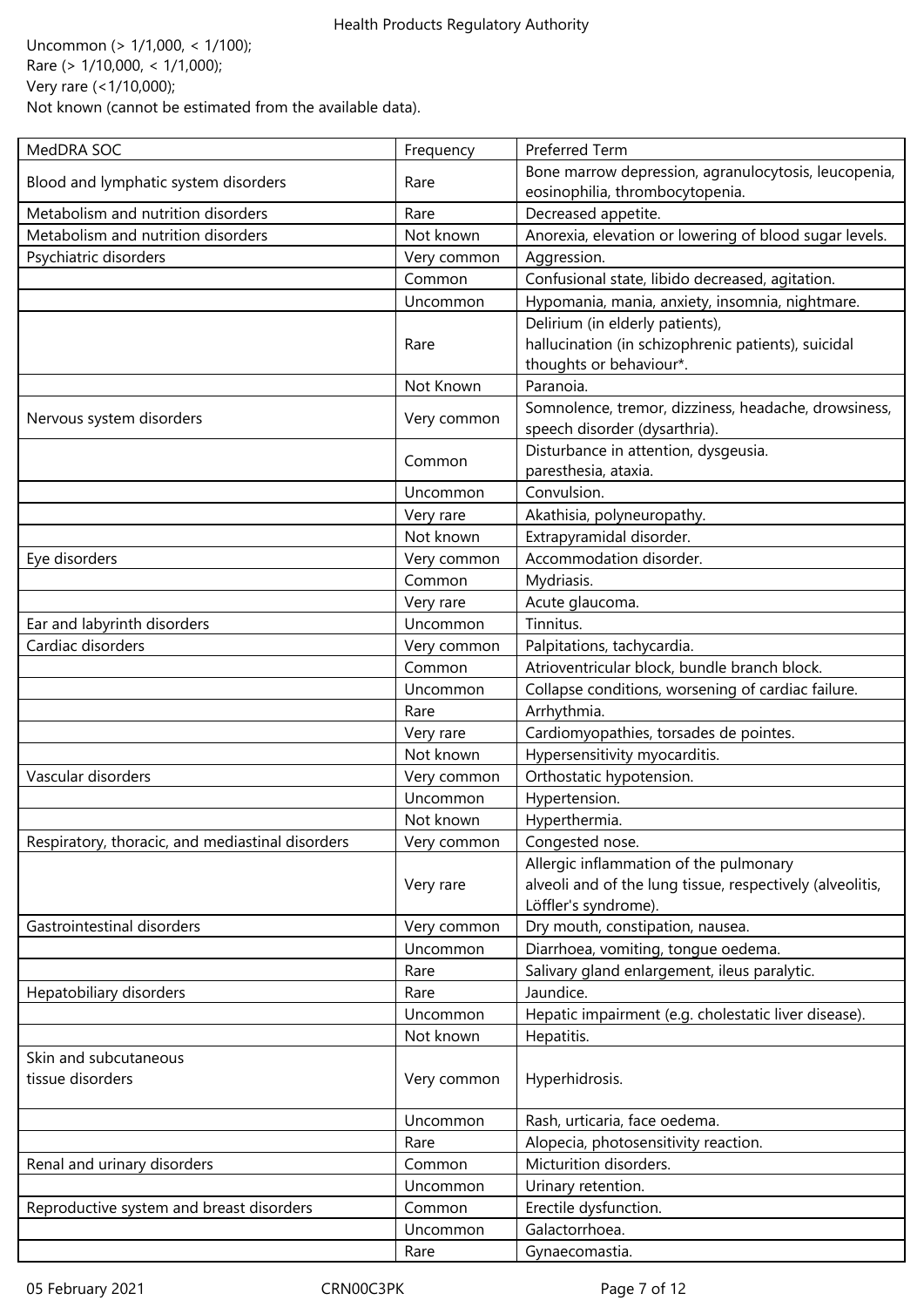| General disorders and administration site conditions | Common      | Fatigue, feeling thirst.                                                                                                 |
|------------------------------------------------------|-------------|--------------------------------------------------------------------------------------------------------------------------|
|                                                      | Rare        | Pyrexia.                                                                                                                 |
| Investigations                                       | Very common | Weight increased.                                                                                                        |
|                                                      | Common      | Electrocardiogram abnormal, electrocardiogram QT<br>prolonged, electrocardiogram QRS complex<br>prolonged, hyponatremia. |
|                                                      | Uncommon    | Intraocular pressure increased.                                                                                          |
|                                                      | Rare        | Weight decreased.<br>Liver function test abnormal, blood alkaline<br>phosphatase increased, transaminases increased.     |

\*Case reports of suicidal thoughts or behaviour were reported during the treatment with or just after conclusion of the treatment with amitriptyline (see section 4.4).

Epidemiological studies, mainly conducted in patients 50 years of age and older, show an increased risk of bone fractures in patients receiving SSRIs and TCAs. The mechanism leading to this risk is unknown.

# Reporting of suspected adverse reactions

Reporting suspected adverse reactions after authorisation of the medicinal product is important. It allows continued monitoring of the benefit/risk balance of the medicinal product. Healthcare professionals are asked to report any suspected adverse reactions via

HPRA Pharmacovigilance Earlsfort Terrace, IRL – Dublin 2; Tel: +353 1 6764971; Fax: +353 1 6762517. Website: www.hpra.ie; E-mail: medsafety@hpra.ie

# **4.9 Overdose**

# **Symptoms**

*Anticholinergic symptoms*: Mydriasis, tachycardia, urinary retention, dry mucous membranes, reduced bowel motility. Convulsions. Fever. Sudden occurrence of CNS depression. Lowered consciousness progressing into coma. Respiratory depression.

*Cardiac symptoms*: Arrhythmias (ventricular tachyarrhythmias, torsade de pointes, ventricular fibrillation). The ECG characteristically show prolonged PR interval, widening of the QRS-complex, QT prolongation, Twave flattening or inversion, ST segment depression, and varying degrees of heart block progressing to cardiac standstill. Widening of the QRS-complex usually correlates well with the severity of the toxicity following acute overdoses. Heart failure, hypotension, cardiogenic shock. Metabolic acidosis, hypokalemia.

**Ingestion of 750 mg or more by an adult may result in severe toxicity. The effects in overdose will be potentiated by simultaneous ingestion of alcohol and other psychotropic**. There is considerably individual variability in response to overdose. Children are especially susceptible to cardiotoxicity and seizures.

During awakening possibly again confusion, agitation and hallucinations and ataxia.

# **Treatment**

1.Admission to hospital (intensive care unit) if required. Treatment is symptomatic and supportive.

2.Assess and treat ABC's (airway, breathing and circulation) as appropriate. Secure an IV access. Close monitoring even in apparently uncomplicated cases.

3.Examine for clinical features. Check urea and electrolytes—look for low potassium and monitor urine output. Check arterial blood gases—look for acidosis. Perform electrocardiograph—look for QRS>0.16 seconds

4.Do not give flumazenil to reverse benzodiazepine toxicity in mixed overdoses.

5.Consider gastric lavage only if within one hour of a potentially fatal overdose.

6.Give 50 g of charcoal if within one hour of ingestion.

7.Patency of the airway is maintained by intubation, where required. Treatment in respirator is advised to prevent a possible respiratory arrest. Continuous ECG-monitoring of cardiac function for 3-5 days. Treatment of the following will be decided on a case by case basis:

-Wide QRS-intervals, cardiac failure and ventricular arrhythmias

05 February 2021 CRN00C3PK Page 8 of 12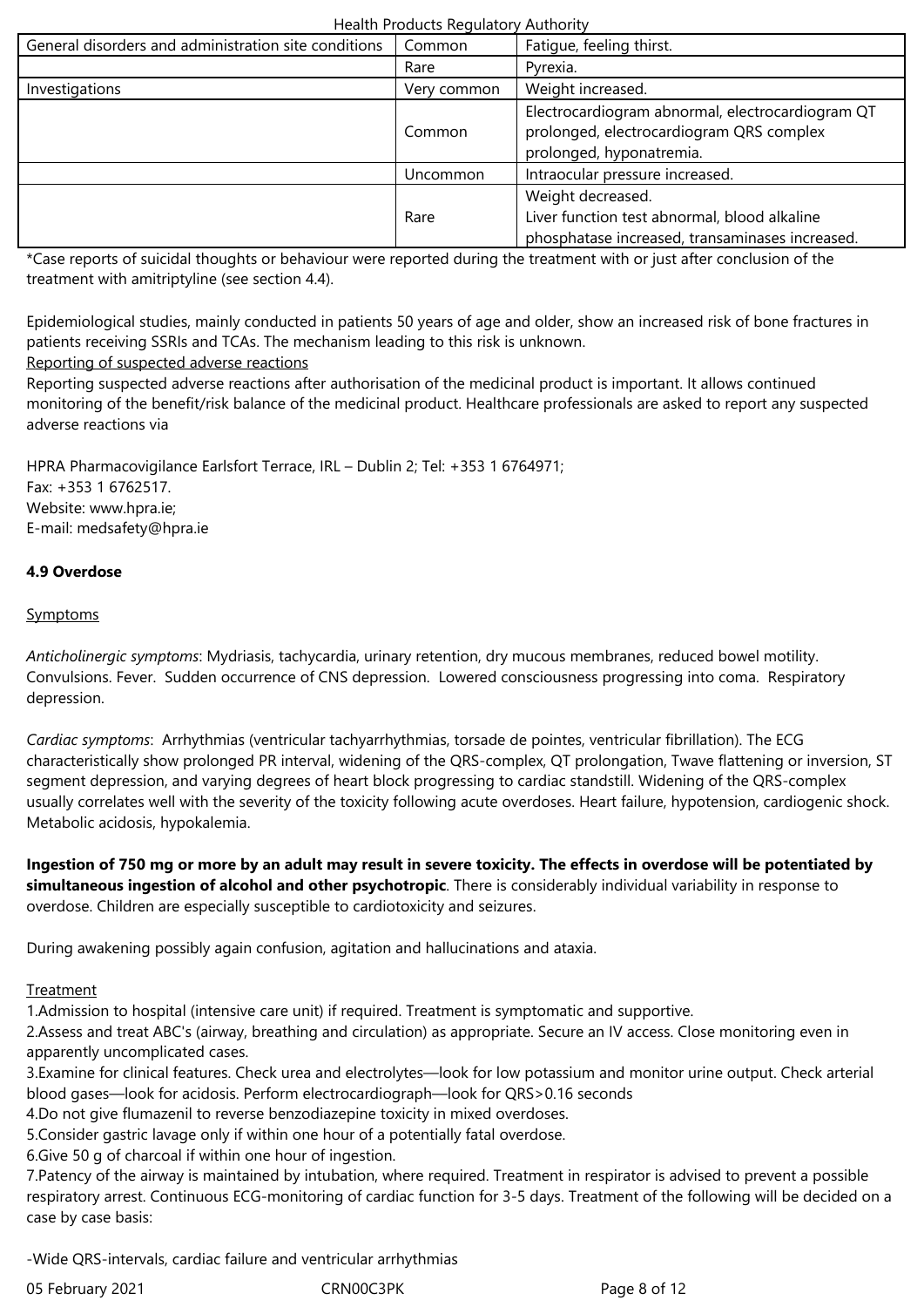- -Circulatory failure
- -Hypotension
- -Hyperthermia
- -Convulsions

-Metabolic acidosis.

-Unrest and convulsions may be treated with diazepam.

-Patients who display signs of toxicity should be monitored for a minimum of 12 hours.

-Monitor for rhabdomyolysis if the patient has been unconscious for a considerable time.

-Since overdosage is often deliberate, patients may attempt suicide by other means during the recovery phase. Deaths by deliberate or accidental overdosage have occurred with this class of medicament.

# **5 PHARMACOLOGICAL PROPERTIES**

# **5.1 Pharmacodynamic properties**

Pharmacotherapeutic group: Antidepressants - Non-selective monoamine reuptake inhibitor (tricyclic antidepressant) ATC code: N 06 AA 09

Mechanism of action

Astilin is a tricyclic antidepressant and an analgesic. It has marked anticholinergic and sedative properties. It prevents the re-uptake, and hence the inactivation of noradrenaline and serotonin at nerve terminals. Reuptake prevention of these monoamine neurotransmitters potentiate their action in the brain. This appears to be associated with the antidepressant activity.

The mechanism of action also includes ion-channel blocking effects on sodium, potassium and NMDA channel at both central and spinal cord level. The noradrenaline, sodium and the NMDA effects are mechanisms known to be involved in the maintenance of neuropathic pain, chronic tension type headache prophylaxis and migraine prophylaxis. The pain-reducing effect of Astilin is not linked to its anti-depressive properties.

Tricyclic antidepressants possess affinity for muscarinic and histamine H1 receptors to varying degrees.

#### Clinical efficacy and safety

The efficacy and safety of amitriptyline has been demonstrated in treatments of the following indications in adults:

- -Major Depressive Disorder
- -Neuropathic Pain
- -Chronic tension type headache prophylaxis
- -Migraine prophylaxis

The efficacy and safety of amitriptyline has been demonstrated for treatments of nocturnal enuresis in children aged 6 years and above (see section 4.1).

The recommended doses are provided in section 4.2. For treatment of depression, doses of up to 200 mg daily and, occasionally, up to 300 mg daily have been used in severely depressed patients in hospital.

The antidepressant and analgesic effects usually set in after 2-4 weeks; the sedative action is not delayed.

# **5.2 Pharmacokinetic properties**

#### Absorption

# *Film-coated tablets*

Oral administration of tablets results in maximum serum levels in about 4 hours. (tmax = 3.89±1.87 hours; range 1.93-7.98 hours). After peroral administration of 50 mg the mean Cmax = 30.95±9.61 ng/ml; range 10.85-45.70 ng/ml (111.57±34.64 nmol/l; range 39.06-164.52 nmol/l). The mean absolute oral bioavailability is 53% (Fabs = 0.527±0.123; range 0.219-0.756).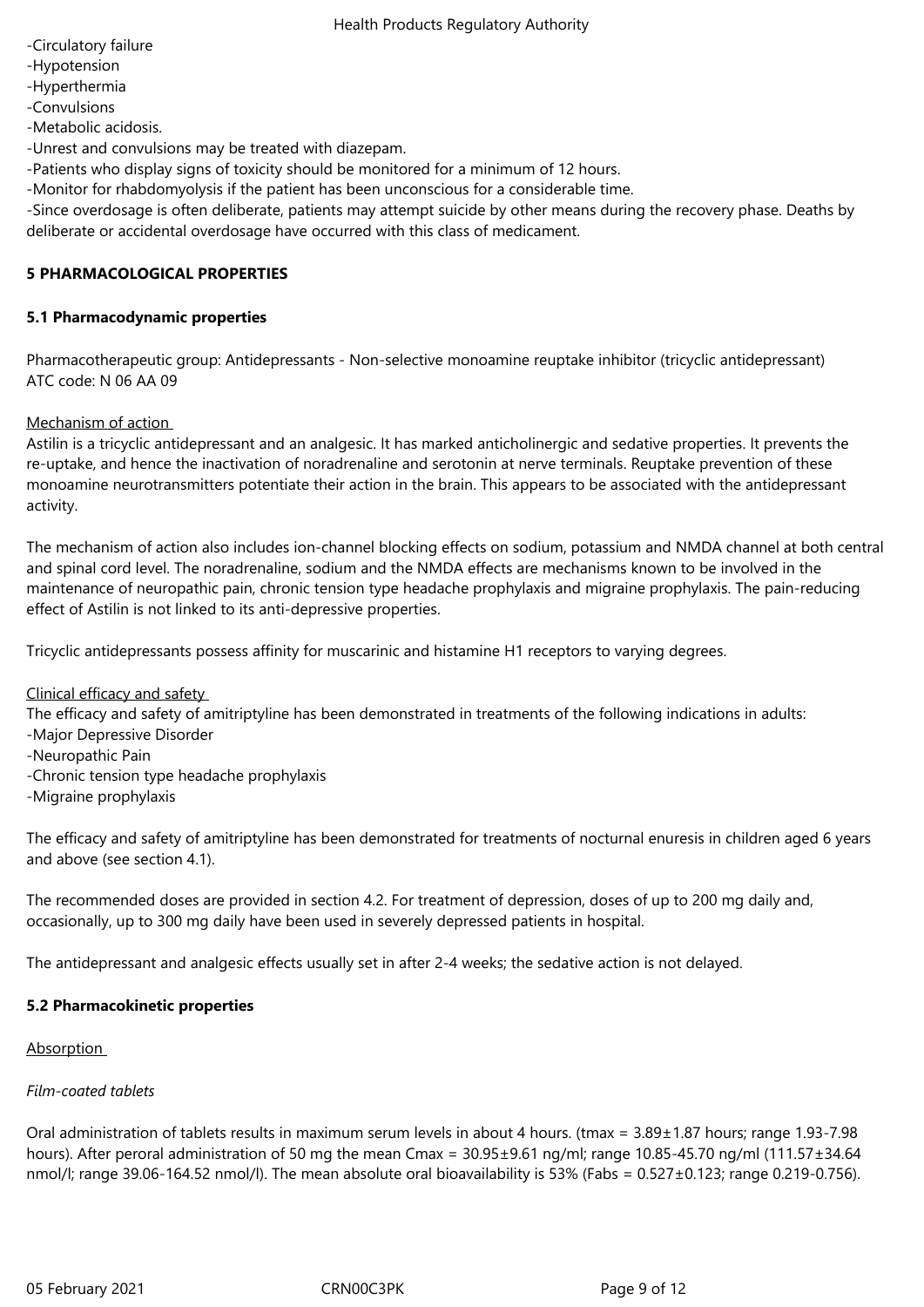# Distribution

The apparent volume of distribution (Vd)β estimated after intravenous administration is 1221 L±280 L; range 769-1702 L (16±3 L/kg).

The plasma protein binding is about 95%.

Amitriptyline and the main metabolite nortriptyline pass across the placental barrier.

In nursing mothers amitriptyline and nortriptyline are excreted in small amounts with the breast milk. The ratio milk concentration/plasma concentration in women is around 1:1. The estimated daily infant exposure (amitriptyline + nortriptyline) averages 2% of the corresponding maternal weight related doses of amitriptyline (in mg/kg) (see section 4.6).

# **Biotransformation**

*In vitro* the metabolism of amitriptyline proceeds mainly by demethylation (CYP2C19, CYP3A4) and hydroxylation (CYP2D6) followed by conjugation with glucuronic acid. Other isozymes involved are CYP1A2 and CYP2C9. The metabolism is subject to genetic polymorphism. The main active metabolite is the secondary amine, nortriptyline.

Nortriptyline is a more potent inhibitor of noradrenaline than of serotonin uptake, while amitriptyline inhibits the uptake of noradrenaline and serotonin equally well. Other metabolites such as cis- and trans-10-hydroxyamitriptyline and cis- and trans-10-hydroxynortriptyline have the same profile as nortriptyline but is considerably weaker. Demethylnortriptyline and amitriptyline N oxide are only present in plasma in minute amounts; the latter is almost inactive. All the metabolites are less anticholinergic than amitriptyline and nortriptyline. In plasma the amount of total 10-hydroxynortriptyline dominates but most of the metabolites are conjugated.

## Elimination

The elimination half-life (t½ β) amitriptyline after peroral administration is about 25 hours (24.65±6.31 hours; range 16.49-40.36 hours). The mean systemic clearance (Cls) is 39.24±10.18 L/h, range 24.53-53.73 L/h.

The excretion proceeds mainly with urine. The renal elimination of unchanged amitriptyline is insignificant (about 2%).

Steady state plasma levels of amitriptyline + nortriptyline are reached within a week for most patients, and in steady state the plasma level comprises approximately equal parts of amitriptyline and nortriptyline around the clock following treatment with conventional tablets 3 times a day.

#### *Elderly patients*

Longer half-lives and decreased oral (Clo) clearance values due to a reduced rate of metabolism have been demonstrated in elderly patients.

#### *Reduced hepatic function*

Hepatic impairment may reduce hepatic extraction resulting in higher plasma levels and caution should be exercised when dosing these patients (see section 4.2).

*Reduced renal function*  Renal failure has no influence on the kinetics.

# Polymorphism

The metabolism is subject to genetic polymorphism (CYP2D6 and CYP2C19) (see section 4.2).

# Pharmacokinetic/pharmacodynamic relationship

Plasma concentrations of amitriptyline and nortriptyline vary very widely between individuals and no simple correlation with therapeutic response has been established.

The therapeutic plasma concentration in major depression is around  $80 - 200$  ng/ml (~280 – 700 nmol/l) (for amitriptyline + nortriptyline). Levels above 300-400 ng/ml are associated with increased risk of disturbance in cardiac conduction in terms of prolonged QRS-complex or AV block.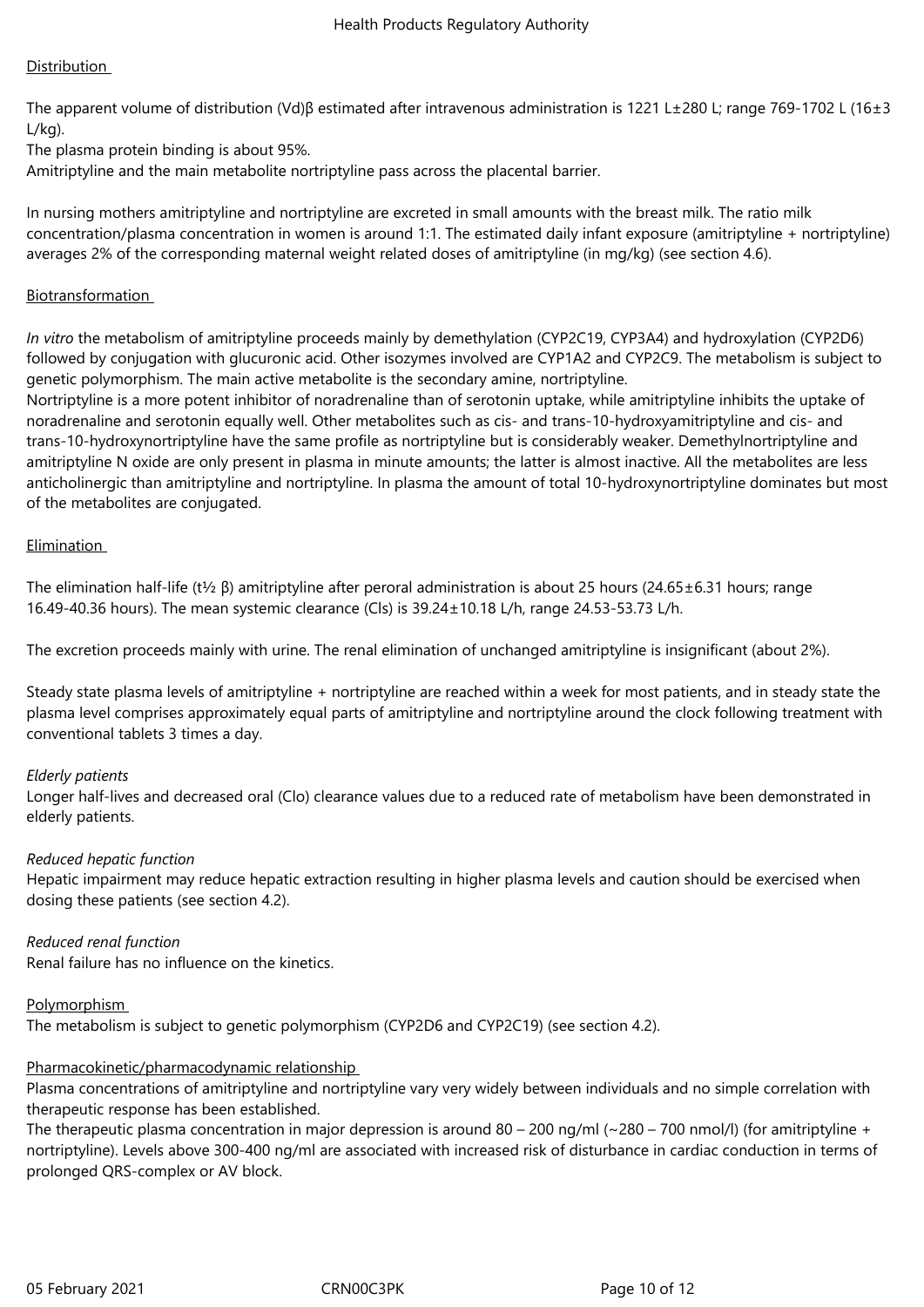#### **6 PHARMACEUTICAL PARTICULARS**

## **6.1 List of excipients**

Tablet core: lactose monohydrate, maize starch, Povidone (PVP K-25), Magnesium stearate, talc.

Coating: Polyvinyl alcohol, titanium dioxide (E171), macrogol, talc, yellow and red iron oxide (E172).

## **6.2 Incompatibilities**

Not applicable.

## **6.3 Shelf life**

3 years

## **6.4 Special precautions for storage**

*PVC//Alu blister* Store below 30°C. Keep the blister in the outer carton in order to protect from light.

*HDPE container* This medicinal product does not require any special storage conditions.

#### **6.5 Nature and contents of container**

10 or 14 tablets in clear, colourless PVC/PVDC//Al blisters in a carton box with leaflet. 60, 90, 100 or 250 tablets in white, opaque HDPE container with safety closure PP screw cap, in a carton box with leaflet.

Not all pack sizes may be marketed.

#### **6.6 Special precautions for disposal**

Any unused medicinal product or waste material should be disposed of in accordance with local requirements.

# **7 MARKETING AUTHORISATION HOLDER**

Ascot Laboratories (Ireland) Limited 12 Merrion Square Dublin 2 Ireland

#### **8 MARKETING AUTHORISATION NUMBER**

PA23163/001/002

05 February 2021 **CRN00C3PK** CRNOC3PK Page 11 of 12